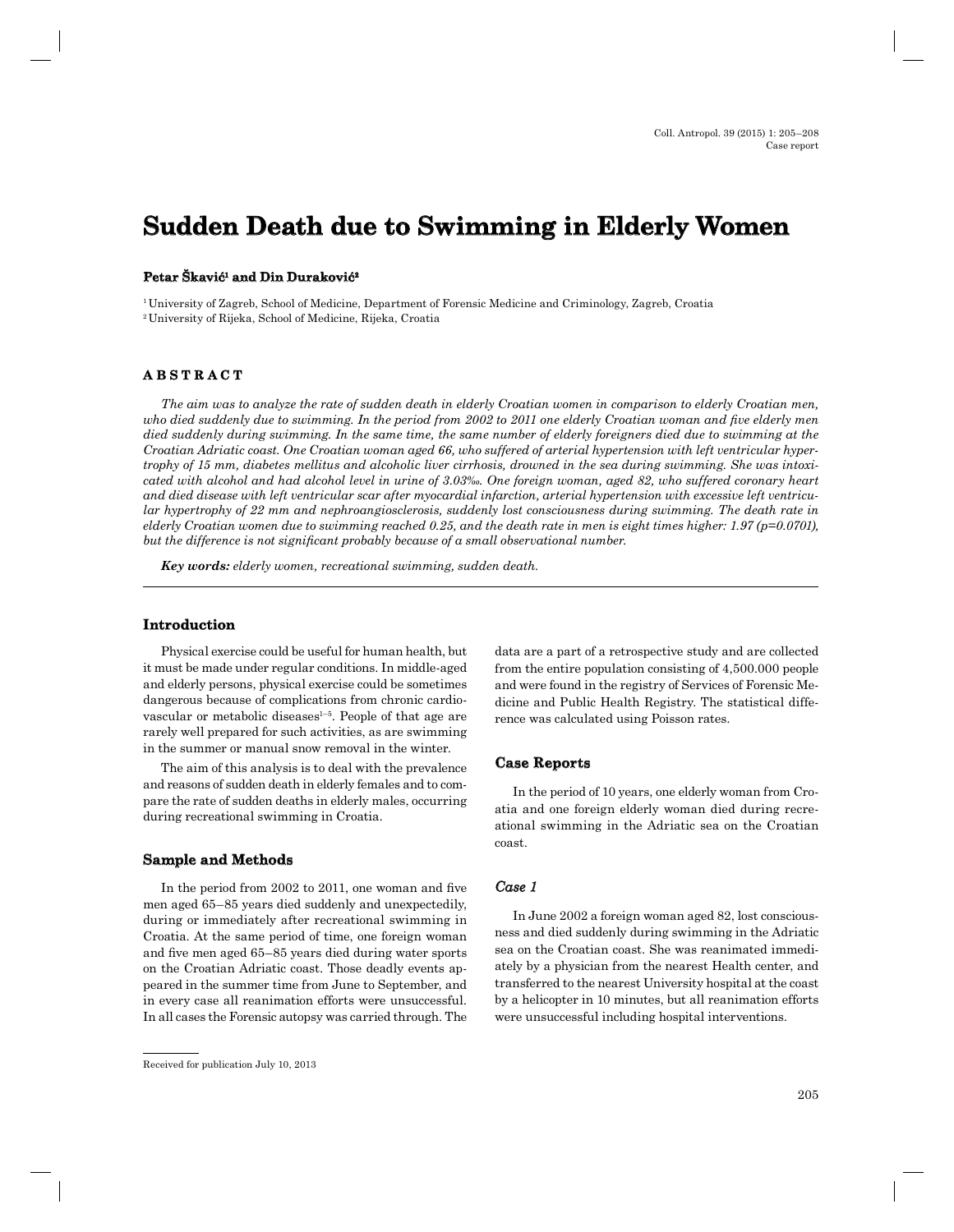An autopsy finding showed brain with no changes. The wall of the left ventricle was thickened: 22 mm. The ascending part of the aorta and coronary orifices were changed and non-elastic because of atherosclerotic processes. Coronary arteries were narrowed to 1 mm because of atherosclerotic processes. There was a scar of the postero-lateral part of the left ventricular wall sized 2 cm. Thoracic aorta was changed by atheroscletic processes also. There were signs of lung edema. The liver was normal, with a weight of 1500 g. The pancreas, spleen, adrenal glands, kidneys, and all parts of gastrointestinal tract were normal.

Autopsy diagnoses were as follows: lung oedema (spumosum), subconjunctival ecchymoses, generalized atherosclerosis mostly of coronary arteries, myocardial scar of a posterolateral wall of the left venticle, and atherosclerotic nephroangiosclerosis.

## *Case 2*

In July 2011, a Croatian woman aged 66, was found floating at the Croatian coast of the Adriatic sea, and was attired in a swimming dress. She was taken from the sea by the Emergency Medical Team and reanimated, but unsuccessfully. By heteroanamnesis, she suffered of arterial hypertension for many years. She drank very often an undefined amount of alcoholic beverages.

The autopsy findings showed three electrodes on the chest wall put during the reanimation attempt. She had 4 skin lacerations on the right forearm 1–2 cm in the length, and one more on the right fist,  $2x1$  cm large. There was a hemorrhagic suffusion 8x5 cm large on the left hip region, and one more on the left forearm 10x6 cm large. Sclerae were yellow colored.

The heart was enlarged 13x13x4 cm, heavier than normal: 450 g. There were signs of left ventricular hypertrophy: the left ventricular wall reached 15 mm. The ascending part of the aorta was wide: 80 mm, with yellow colored intimal plaques. Coronaries were not narrowed. Left lung weighed 600 g, right 700 g, with abundant foam content. Thoracic aorta was changed by intimal yellow plaques, with similar finding in the abdominal aorta. In the oesophageal cavity under the mucosa there were varicous veins. Liver was enlarged: 2400 g, 32 x 22 x 7 cm, with architectural changes and with the formation of regenerative nodules with a diameter of 0.5–2.0 cm. The liver' s color was yellow-gray to red. Spleen was enlarged, prominated under ribs arch, enlarged: 14 x 12 cm, with a weight of 400 g. Pancreas was streaked. In urine, a high concentration of alcohol (3.03‰) was found.

Autopsy diagnoses were as follows: drowning, drunkenness (acute alcohol intoxication), liver cirrhosis, generalized jaundice, varices of the oesophageal veins, liver and spleen enlargement, generalized atherosclerosis, left ventricular hypertrophy, diabetes mellitus, hematoma of the skin of the left hip and left forearm, and skin excoriations of the right forearm.

#### *Results*

The Table 1. shows stastical analysis in deceased elderly women and men due to swimming at the Croatian coast of the Adriatic sea, in relation to the total number of male inhabitants in the specific age groups in Croatia. according to the census from 2011 year (the word: total, means a number of inhabitants aged 65–84 multiplied by ten, because the observational period reached ten years). The data about number of inhabitants according to sex and age (census of the year 2011), were taken from the Department of statistics of the Republic of Croatia.

**TABLE 1** ELDERS (65–85 YEARS) DIED DUE TO SWIMMING IN CROATIA IN A PERIOD 2002–2011 YEARS

| <b>Sex</b> | Died | Total     | Rate on<br>1.000.000 inhabitants |
|------------|------|-----------|----------------------------------|
| Males      | 5    | 2 535 320 | 1.97                             |
| Females    |      | 3974550   | 0.25                             |

males *vs*. females; p=0.0701 (Poisson rates)

The statistical difference was calculated using the Poisson rates. The death rates are calculated not to 100.000 people involved in recreational or sports activities, but to 1.000.000 male inhabitants, because we have no data how many people could swim and how many of them swim regularly or periodically. That is why calculation of a death rate is done according to the number of the total Croatian population according to sex and age groups.

The death rate in females aged 65–84 reached 0.25, what is lesser than in males: 1.97. In spite of the mentionned fact that mortality rate is eight times higher in males than in females, the difference is not significant, probably because of a small number of cases, and that is why it is not possible to make a strong conclusion. Conventionally, a level of significance is under range  $0.05-0.10$ , what could mean that it could be significant conditionally, but under accepted agreement, the usual significance limit is up to 0.05.

#### **Discussion**

Health complications due to recreational or sport physical exercise are rare in swimming. Among them, cardiovascular diseases are at the first place, including consequences of arterial hypertension and coronary heart disease with consequences such is malignant ventricular arrhythmia, acute myocardial infarction (very rare), stroke, subarachnoid hemorrhage etc. By some authors, those complications could be responsible for a quarter of all lethal events during physical exercise<sup>3</sup>.

The death rate in elders due to swimming in Croatia reached 1.97 /1.000.000 in male Croatian inhabitants, and  $0.25$  in females. In the previous study in Croatia<sup>8</sup> a death rate in elderly males reached 2.1/1.000.000 inhabitants,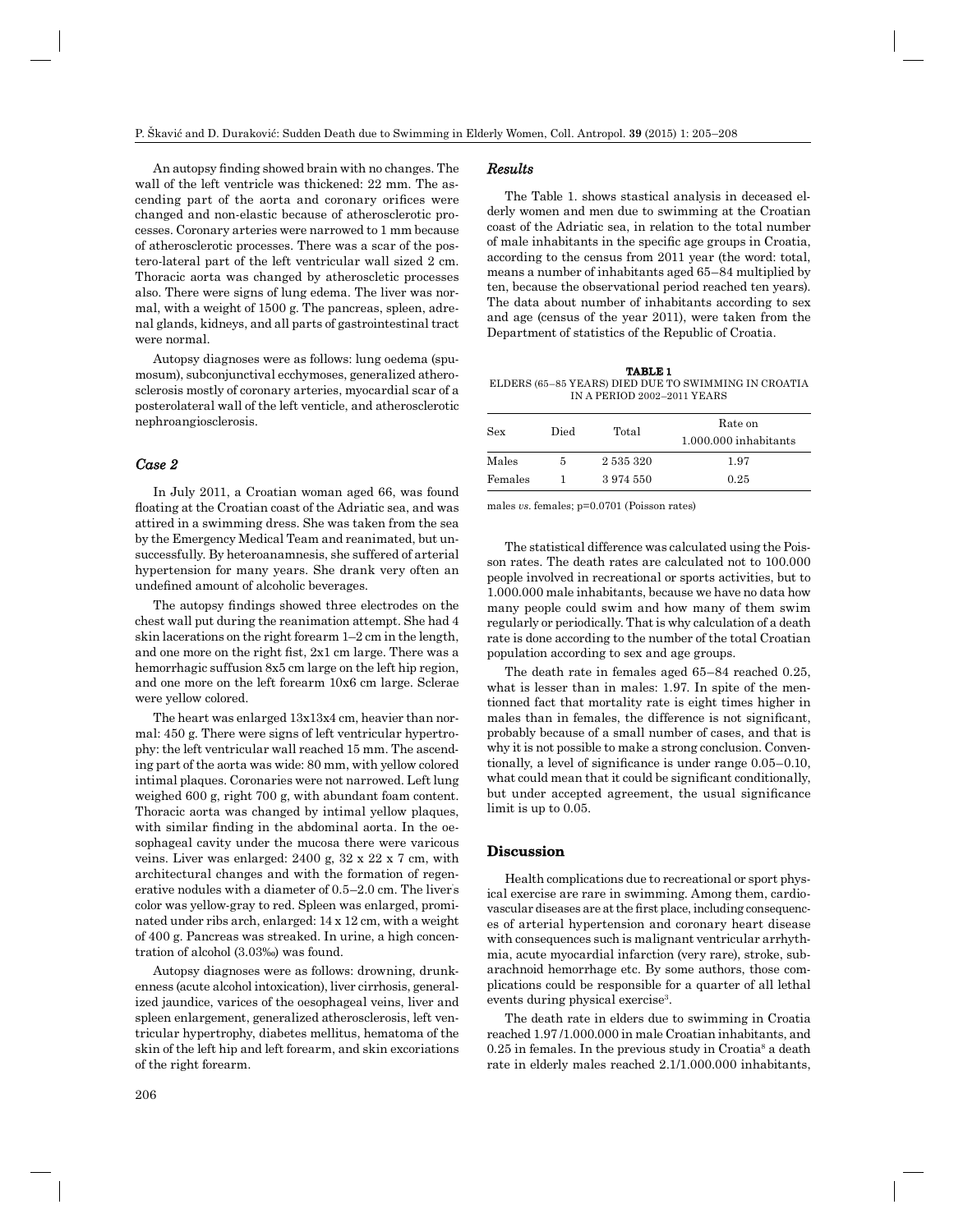what is similar to our results. The prevalence of sudden cardiac death in some countries (USA) reached 250 000 yearly, concerning both sexes and all ages. Among 38 nontraumatic deaths in the observational period of nine years, in 30 of those, swimming was the cause of death $6,7$ . Beside the physical effort due to swimming in the sea, being in a cold water (sometimes even in summer) could lead to hypothermia and vasoconstriction and coronary vasospasm and reperfusion, to an increase of oxygen demands in the whole body and especially in the myocardium and lead to ventricular fibrillation and cardiac arrest<sup>7</sup>. About one half of cardiovascular complication due to swimming in the sea could be consequences of coronary heart disease and arterial hypertension. We detected in both deceased elderly women coronary atherosclerosis and left ventricular hypertrophy: 15 and 22 mm, as a consequence of arterial hypertension. Arterial hypertension is a second most important reason for cardiovascular complications<sup>3</sup>.

We did not find a data in the literature dealing with sudden death due to swimming in elderly women, and we could not make any comparison.

#### *Study Limitations*

This is a retrospective study performed from forensic medicine protocols from Forensic Medicine Service and

# **R E F E R E N C E S R E F E R E N C E**

1. VUORI I, Kinesiology, 2 (2004) 123. — 2. AJISAKA R, Int J Sports Health Sci, 4 (2006) 370. DOI: http://dx.doi.org/10.5432/ijshs.4.370 — 3. CHODZKO-ZAJKO WJ, PROCTOR DN, FLATARONE MA, MINSON CT, NIGG CH, SALEM GJ, SKINNER JS, Med Sci Sports Exerc, 41 (2009) 1510. DOI: 10.1249/MSS.0b013e3181a0c95c. — 4. PEARSON TA, BLAIR SN, DANIELS SR, ECKEL RH, FAIR JM, FORTMANN SP, FRANKLIN BA, GOLDSTEIN LB, GREENLAND P, GRUNDY SM,

Public Health Registry. We did not have the data about immediate previous symptoms leading to sudden death, as well as no new health data, because they have not been examined by a physician in recent time. So we had very limited information available at the time of the autopsy. We did not have information about the patient's pre-mortem symptoms, clinical status few days before death and laboratory findings (ECG, an ambulatory ECG, ECHO, stress test etc.). The number of cases (N=2) is too small to make any far-reaching conclusions.

# **Conclusion**

In ten years one Croatian elderly woman and five elderly men died suddenly due to swimming, and the same number of elderly foreigners due to swimming at the Croatian Adriatic coast. A woman aged 66, who suffered of arterial hypertension and alcoholic liver cirrhosis, drowned in the sea during to swimming, while acutely intoxicated with alcohol. A foreigner woman aged 82, suffered of coronary heart disease and arterial hypertension, suddenly died during swimming. The death rates in elderly Croatian women due to swimming reached 0.25, and the death rates in men is eight times higher: 1.97  $(p=0.0701)$ , but the difference is not significant most likely because of a small observational number.

HONG Y, MILLER NH, LAUER RM, OCKENE IS, SACCO RL, SALLIS JF, SMITH SC, STONE NJ, TAUBERT KA, Circulation, 106 (2002) 388. — 5. SHAH CP, THAKUR RK, IP JH, XIE B, Cardiac Electrophys Rev, 1 (1997) 283. — 6. HHS, Physical activity guidelines Advisory Committee Report, Rockville, MD. U.S. Department of Health and Human Services (2008). — 7. ACC/AHA/ESC. Circulation, 114 (2006) 1088. DOI: 10.1161/ CIRCULATIONAHA.106.178104.

# *P. Škavić*

*University of Zagreb, School of Medicine, Department of Forensic Medicine and Criminology, Šalata 11, 10000 Zagreb, Croatia e-mail: petar.skavic@zg.t-com.hr*

# **IZNENADNA SMRT ZA VRIJEME PLIVANJA U ŽENA STARIJE DOBI**

# **S A Ž E T A K**

Analizirana je stopa smrtnog ishoda u starijih žena i uspoređena sa stopom smrti u muškaraca starije dobi u Hrvatskoj, iznenadno preminulih za vrijeme rekreacijskog plivanja. U vremenu od 2002–2011 jedna žena i pet muškaraca starije dobi preminulo je za vrijeme plivanja. U istom vremenu isti je broj stranaca za vrijeme ljetovanja na hrvatskoj obali Jadrana preminulo tijekom plivanja. Jedna žena iz Hrvatske dobi 66 g., koja je bolovala od bolesti povišenog krvnog tlaka s posljedičnom hipetrofijom lijeve klijetke od 15 mm, šećerne bolesti i alkoholne ciroze jetre, preminula u moru za vrijeme plivanja. Bila je akutno alkoholizirana s koncentracijom etilnog alkohola u urinu od 3,03‰. Jedna strankinja dobi 82 g. koja je bolovala od bolesti vjenačnog krvožilja, ožiljka nakon preboljelog infarkta miokarda lijeve klijetke, povišenog